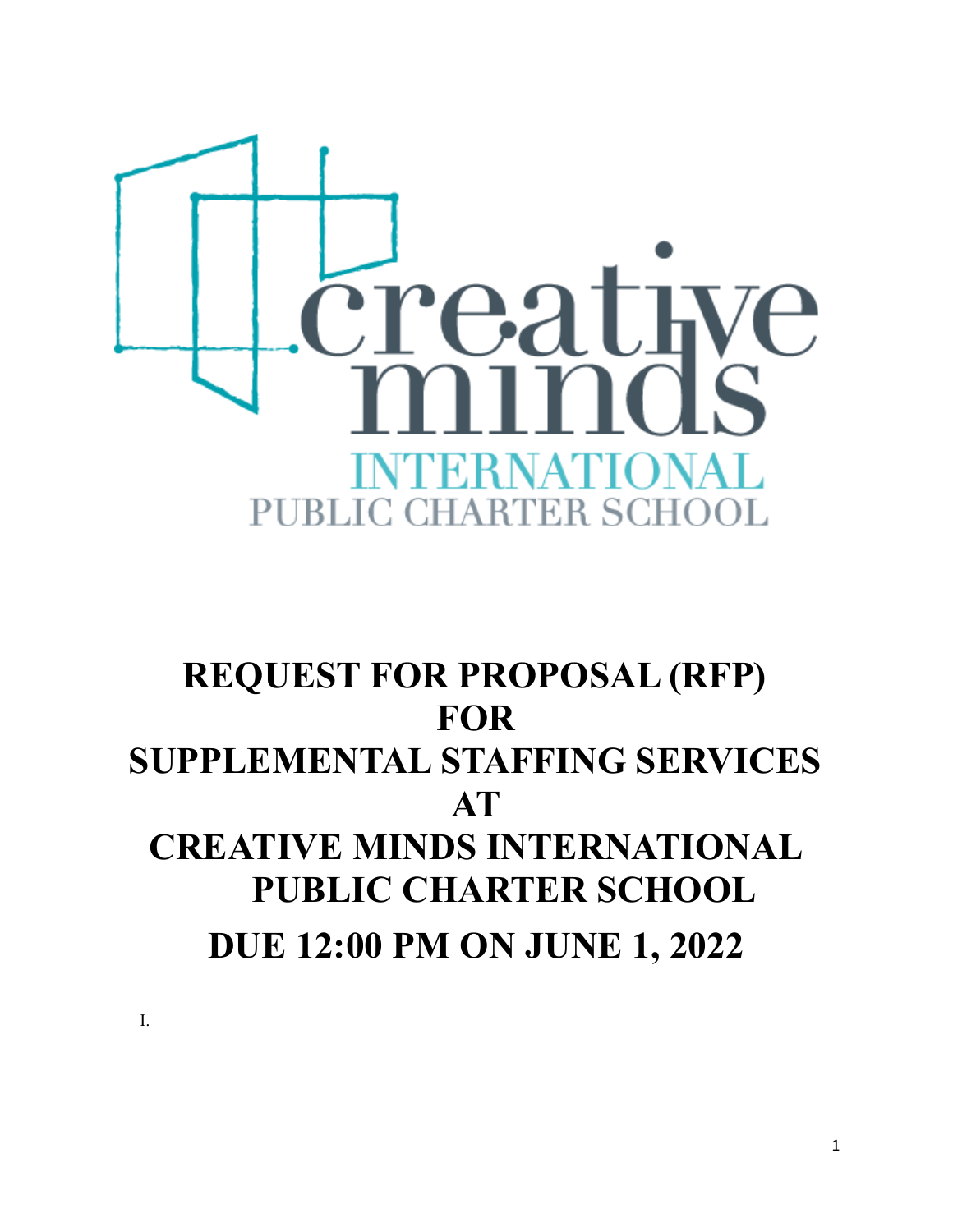## Overview of School

- 1. Creative Minds International Public Charter School (CMI) serves about 560 District of Columbia students from Pre-K through  $8<sup>th</sup>$  grade. We are located in the historic Sherman building on the Armed Forces Retirement Home (AFRH) property (3700 N Capitol Street NW, Washington DC 20011).
- 2. CMI's mission is to cultivate within ALL of our students the mindset, skills, creativity, and commitment to equity essential in becoming globally aware and independently minded citizens.
- 3. The decision to close or delay the opening of the building in event of inclement weather or any other reason is at the sole discretion of CMI. CMI will communicate schedule adjustments to the vendor. The vendor shall adjust the schedule accordingly.

# Intent and Definitions

- 1. This RFP aims to solicit high-quality, professional supplemental staffing services to provide the following:
	- a. Part-time before and/or afterschool student care positions
	- b. Provide engaging activities that cultivate students' mindset, skills, creativity, and commitment to equity essential in becoming globally aware and independently minded citizens.
	- c. A program that provides a mix of enrichment activities, learning opportunities, and movement / "play time".
- 2. This RFP describes the general framework and should be considered a minimum standard of service.
- 3. The objectives of this RFP are:
	- a. Maintain continuity of education and provide our students with a positive learning environment that supports post-pandemic learning recovery
	- b. Reduce internal costs
- 4. The term "CMI" refers to Creative Minds International Public Charter School.
- 5. The term "contractor", "consultant" or "bidder" means the responsible bidder.
- 6. The term "successful contractor" or "successful bidder" refers to the bidder awarded the contract.
- 7. The term "contracted employee(s)", "contracted staff", or "contracted personnel" refer to staff, agents, or employees of the successful bidder.
- 8. The term Quality Assurance (QA)" means a robust program to ensure accountability that the contract is executed as per the details of this RFP, executed contract, and addendums.

Timeline of the RFP

- 1. Publication of the RFP: May 20, 2022
- 2. Proposal due date: 12 PM Eastern Time on June 1, 2022
- 3. Notification of award: June 15, 2022
- 4. Contract effective date: July 1, 2022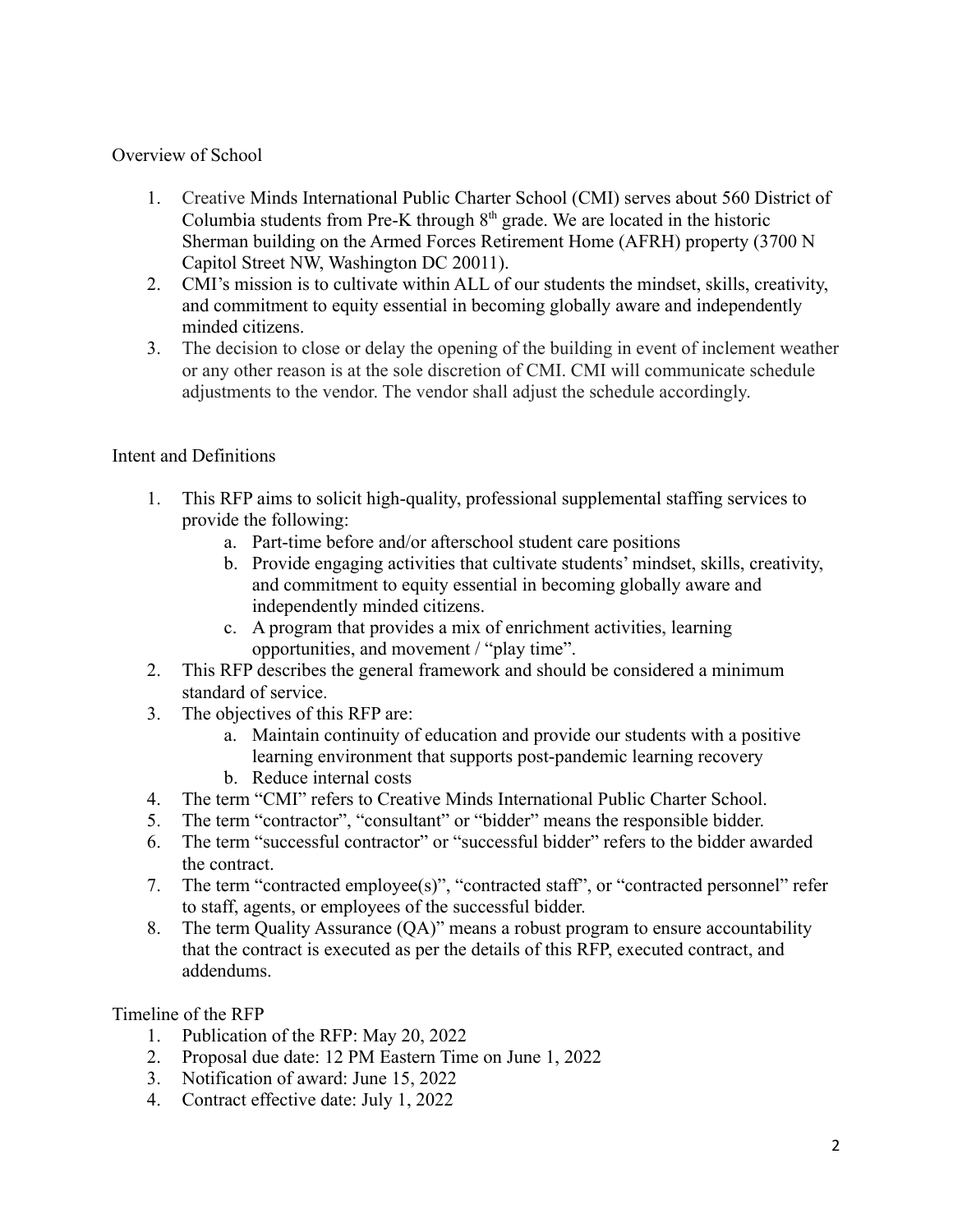#### **Vendor Qualifications and Requirements**

- 1. As general guidelines, vendor will:
	- Supply sufficient trained and qualified staff throughout the school year;
	- Maintain confidentiality in accordance with all applicable laws, regulations, and procedures. The contractor and support staff personnel provided by the contractor shall maintain strict confidentiality of all information and records which the contractor or support staff personnel provided by the contractor may come in contact with or be privy to in the course of providing services;
	- Ensure that contracted staff receive all local, state, and federally mandated training;
	- Be solely responsible for the salaries, payroll, taxes, benefits, fees, insurance, and other charges of contracted personnel as required by any federal, state, or local law or regulation (e.g., unemployment taxes, Social Security contributions, worker's compensation premiums, etc.);
	- Provide a 24-hour, 7-day-a week, point of contact for communication of urgent services and issues (e.g., building status due to inclement weather) as identified by CMI primary point of contact;
	- Implement and maintain a robust quality assurance  $(QA)$  and communication program;
	- Ensure that all contracted staff physically working on-site are in compliance with CMI's vaccination policy;
	- Verify that all contracted staff are familiar and comply with CMI's Health and Safety Guidance to mitigate the spread of COVID-19;
	- Verify that all contracted personnel are familiar and comply with CMI's rules regarding appropriate behavior of persons established to create a safe environment. As reasonably requested by the successful bidder, CMI will assist the contractor with compliance of any and all applicable policies;
	- Work proactively with CMI to devise an acceptable resolution if the conduct of a contracted employee violates CMI's policies and expectations. Resolution may include removal of the employee temporarily or permanently;
	- Immediately remove and not allow any contracted employee to work as part of this contract upon receiving written notification from CMI to remove a contracted employee by name due to deficiencies in performance or professionalism. (Note that email is considered written notification);
	- Adhere to the [DC School Safety Omnibus Amendment Act](https://osse.dc.gov/page/school-safety-omnibus-amendment-act-2018-ssoaa) of 2018 and vet all contracted personnel are in compliance prior to dispatching to CMI;
	- Provide automated reporting / billing system if applicable,
	- Provide as requested daily staff coverage schedule
	- Provide a written quote prior to executing work beyond the scope of this contract (special project) at a predetermined rate. Quotes for special projects will be inclusive of all materials and labor;
	- Ensure that all contracted staff that are dispatched meet the following criteria: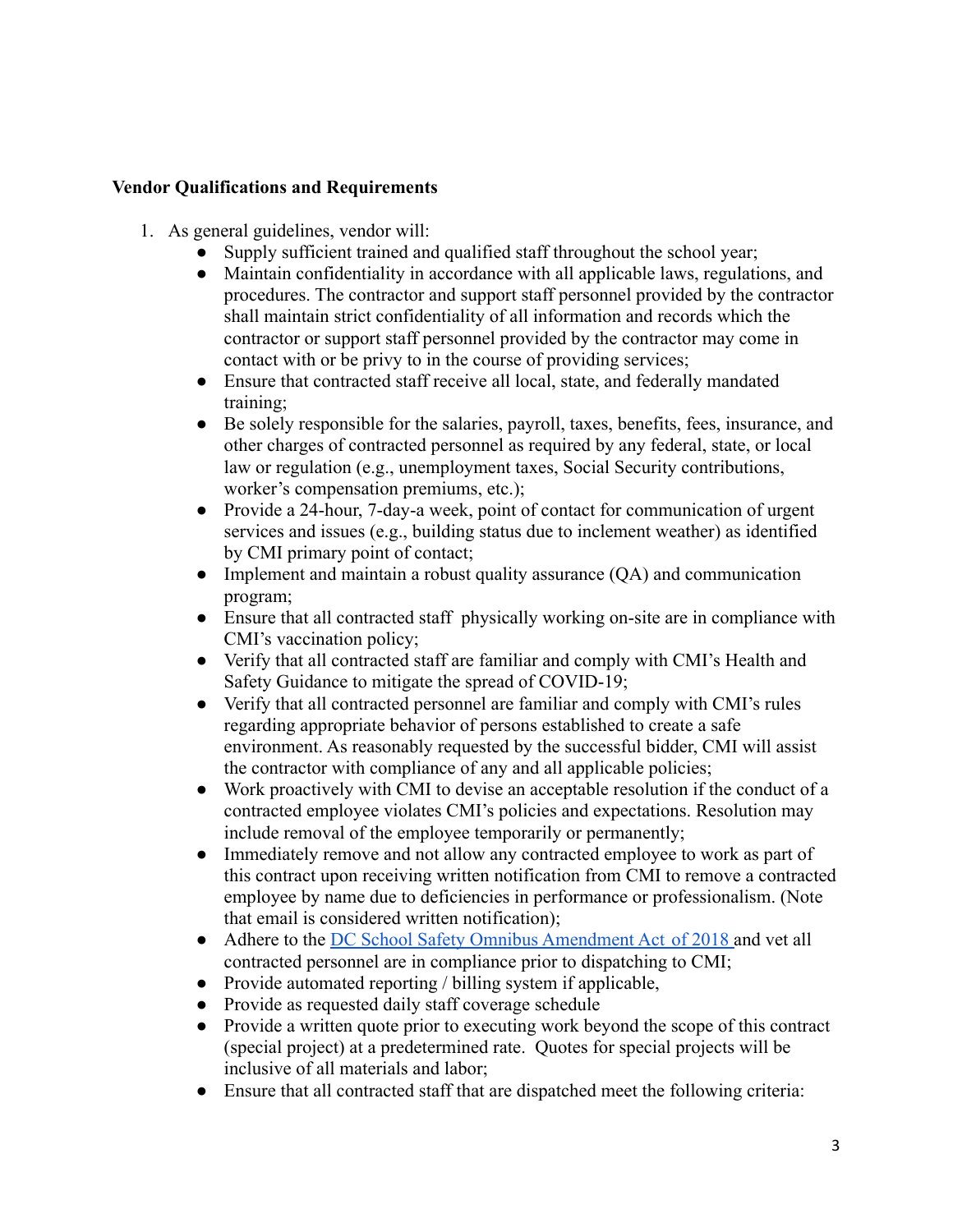- Are compliant with the Omnibus Act of 2018
- Possess sufficient oral and written English language skills to execute duties
- Remain free of alcohol and other drugs while on CMI's premises
- Are in compliance with CMI's current vaccination policy
- Adhere to CMIPCS's Health and Safety Guidance to mitigate the spread of COVID-19, including adhering to vaccination requirements and participation in any testing program that CMI may have in place.
- Not subcontract any services unless written pre-approval is provided by CMI
- Ensure safety of all individuals at CMI while performing services
- Be knowledgeable and abide by all provisions of local, state, and federal codes, statutes, and ordinances with regard to safety and building code compliance;
- Report all health and safety issues within 24 hours to CMI primary point of contact.

## Scope of Work

- 1. Before and after-school student care program estimated demand
	- The numbers below are our best estimates and not guaranteed.
	- CMI's needs may increase or decrease during the school year and the Vendor must agree to meet the ongoing staffing needs.
	- The expected grade levels for before and aftercare services are PK3 - 4th grade; CMI may choose to extend the program to grades 5 - 8, however that is not our intent at this time.
	- Support would begin starting the first day of school (August 29) and run through the expected last day of school (June 21).

|         | Monday | Tuesday | Wednesday | Thursday | Friday |
|---------|--------|---------|-----------|----------|--------|
| PK3 - K | 20     | 20      | 20        | 20       | 20     |
|         |        | L D     | 15        | L J      | 10     |
| $5 - 8$ |        |         |           |          |        |

**BEFORE CARE ESTIMATED DEMAND: 7:30 am - 8:15 am**

## **AFTER CARE ESTIMATED DEMAND: 3:30 pm - 6:00 pm**

|           | Monday Tuesday |    | Wednesday   Thursday   Friday** |    | (see notes below) |
|-----------|----------------|----|---------------------------------|----|-------------------|
| $PK3 - K$ | 60             | 60 | 60                              | 60 | $60 - 70$         |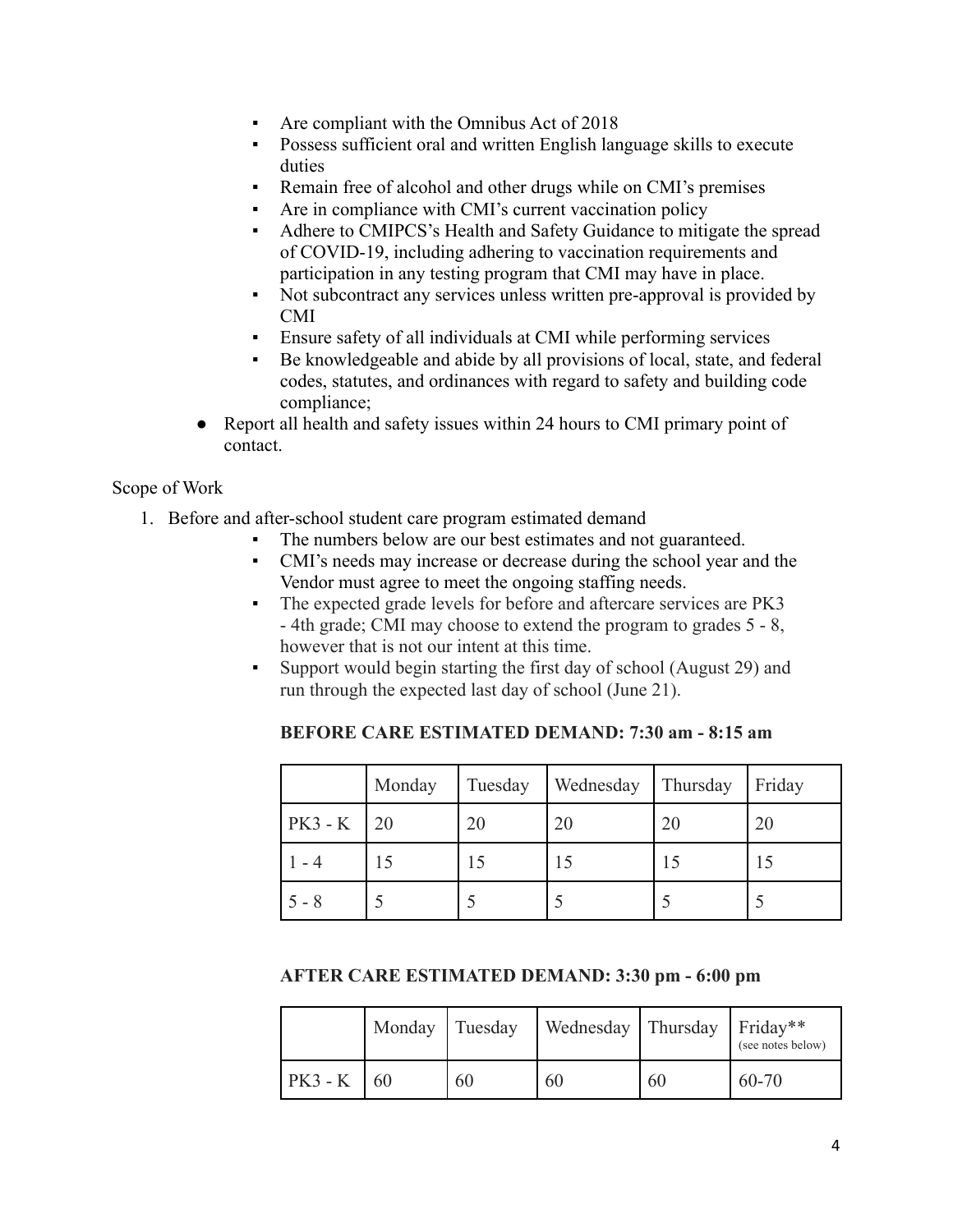| $15 - 20$ | $15 - 20$ | $15 - 20$ | $15 - 20$ | $15 - 25$ |
|-----------|-----------|-----------|-----------|-----------|
| $15 - 20$ | $15 - 20$ | $15 - 20$ | $15 - 20$ | $15 - 25$ |
| $15 - 20$ | $15 - 20$ | $15 - 20$ | $15 - 20$ | $15 - 25$ |
| $15 - 20$ | $15 - 20$ | $15 - 20$ | $15 - 20$ | $15 - 25$ |

- On Monday, Tuesday, Wednesday, and Thursday we estimate a total of about 280 -300 students will participate from 3:30 pm - 6:00 pm.
- On Friday, we estimate about 450 -480 students will stay for 12:30 - 3:30 enrichment. Note that CMI has PD that begins at 1:00 pm every Friday
- On Fridays, we estimate about 300 students will stay between 3:30 6:00
- Times of Support
	- (Most staff) Monday, Tuesday, Wednesday, and Thursday 3:00 pm 6:00 pm
		- Staff should be on site by 3:00 pm and ready to assist with transitions that begin at 3:30 pm.
	- (Some staff) Fridays from  $12:00 \text{ pm}$  6:00 pm
		- Staff should be on site by 12:00 pm and ready to assist with transitions that begin at 12:30 on.
- Qualifications: In addition to the criteria listed under "Vendor Qualifications and Requirements" the Vendor and all individuals working on site:
	- Must be at least eighteen (18) years of age, possess a high school diploma, and have prior experience working with children age 3-12
	- Must have a warm and friendly personality, be sensitive to the feelings and needs of others, be able to relate well to children, and be willing to fulfill responsibilities in accordance with the Creative Minds PCS program and philosophy
	- Maintain a professional attitude at all times
	- Maintain an overall professional personal appearance adhering to CMI's guidelines
	- Treat all children with dignity and respect
	- Reports to CMI's main point of contact any problems that may arise with the children, families, or any other individual
	- Ability to work with many distractions, interruptions and still accomplish their objectives and meet established deadlines
	- Manage resource and equipment
	- Develop age appropriate lesson plans and activities and instruct students
	- Create an engaging environment that fosters a sense of belonging for youth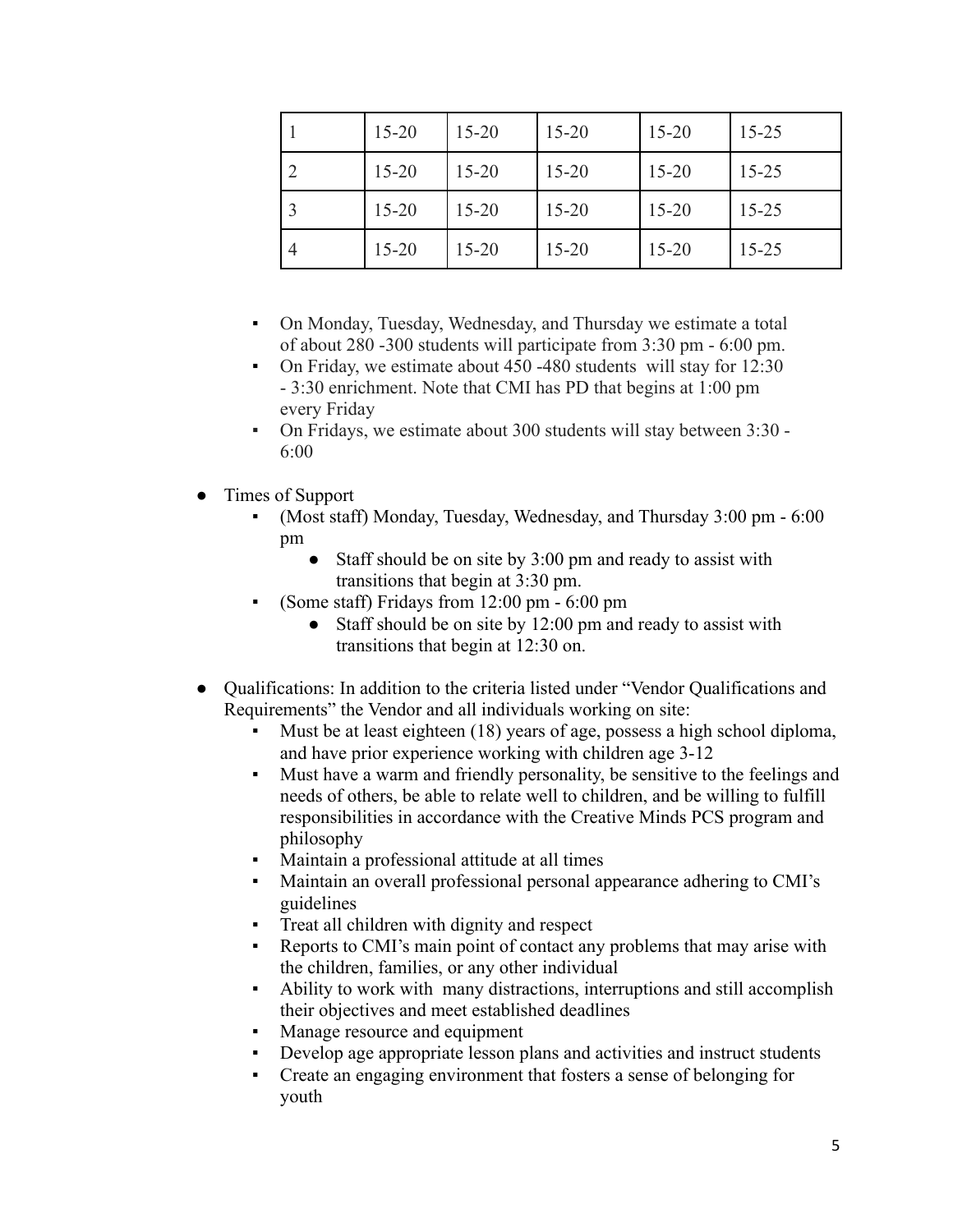- Maintain cleanliness in all program areas.
- Assist with the setup and breakdown during program day to contribute to ongoing maintenance in an effort to keep the school or community site clean and orderly.
- 2. Quality Assurance (QA) and Communication Plan
	- Vendor will implement and execute a QA plan that at a minimum addresses the following:
		- Monitor, measure, and ensure quality, safety, timeliness, and reliability of performing scope of work outlined in this RFP
		- Address urgent needs in a timely manner
		- Supervise contracted staff to ensure performance and professional standards are maintained
		- Execute a clear communication plan with CMI primary point of contact to disseminate information about performance progress, staff changes (short-term and permanent), issues or deficiencies, and general performance toward meeting tasks as outlined in this RFP
		- Shares vendor's SOPs with CMI primary point of contact
		- Have a clear policy to resolve issues efficiently

Bid Details and Submissions

- 1. Basic Requirements
	- Be licensed to do business in the District of Columbia. The amount of the bid shall not exceed the license limit;
	- Capable of providing qualified staff who are fully vaccinated against COVID-19;
	- Compliant with [Omnibus Act of 2018](https://osse.dc.gov/page/school-safety-omnibus-amendment-act-2018-ssoaa);
	- Have sufficient insurance coverage;
	- Three references
- 2. Bid Details
	- Submit a detailed proposal to realize the goals of this RFP.
	- Please include the sections below in your proposal.
	- **PROGRAM APPROACH** that must include / consider:
		- An overview and details fully describing the Vendor's approach to programming that meets the requirements:
			- Provide engaging activities that cultivate students' mindset, skills, creativity, and commitment to equity essential in becoming globally aware and independently minded citizens.
			- A program that provides a mix of enrichment activities, learning opportunities, and movement / "play time".
		- Include the role technology plays in your program, including:
			- Which technologies are used and how much of the programming relies on the use of technology ("screen time").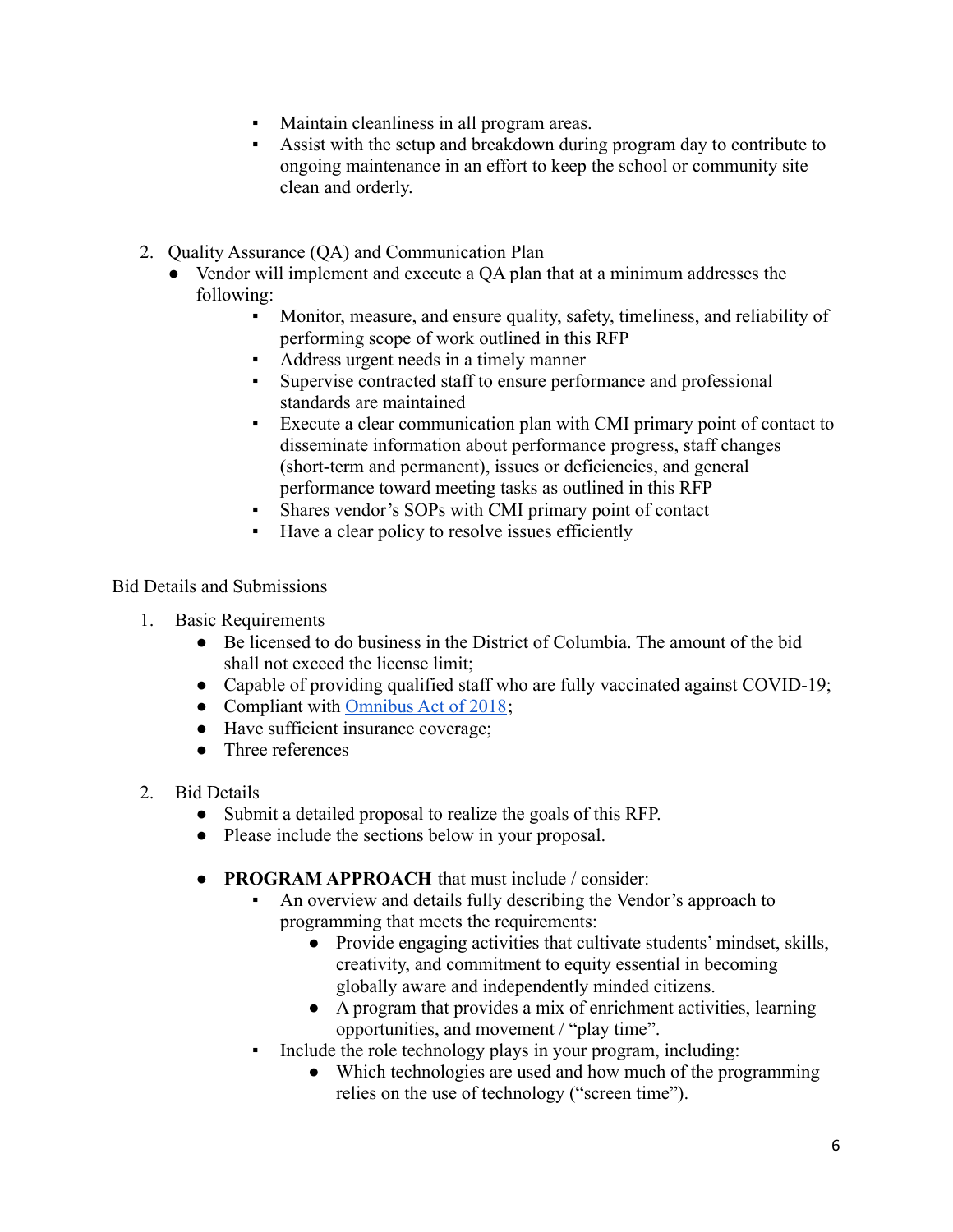- How are they provided and who is responsible for providing the technology
- What are the staffing ratios of Vendor employee to student?
- What is the Vendor's approach to supporting students that may require additional physical or social/emotional support?
- Approach to providing consumables including who is responsible for the purchase of any materials?
- Are services provided to families on days designated as all-day "professional development" days when students are not in the building?
- Who has responsibility for snacks? If the vendor provides snacks, please include:
	- Sample listing of snack offerings
	- Approximate size of snacks as applicable
	- Are students limited to one snack, or are they free to select several?
	- Do you have a licensed food manager on site?
- Please describe the registration and billing process.
- **BUDGET** that must include / consider:
	- Inclusive fixed pricing per student to meet the minimum guidelines outlined in this RFP
	- Any structures or approaches to revenue sharing
	- There will be NO payment for travel time, mileage to and from CMI, and miscellaneous expenses.
	- Clearly denotes any exclusions to the RFP
	- *▪* Details on approach to providing any free participation, or discounted rates, to families in need along with how those determinations are made including the school's ability to request free or discounted rates for specific students.
	- Any additional costs for items such as consumables, instructional materials, or snacks.
- **QUALITY ASSURANCE (QA)** and communications must include:
	- Sample documentation to verify completion of specific routines and cyclic services
	- Compliance and record keeping plan
	- How is on-site supervision of staff delivered?
	- Communication method with primary account manager, site supervisor if applicable, and key CMI point of contact.
	- Communication protocol for any incidents related to injuries, behavior, family conversations, or similar.
	- Policies and procedures related to requests to remove any students from the program
	- Standard operating procedures related to attendance taking and student sign out. Please provide specifics on how students are safely dismissed only to individuals authorized to pick up students.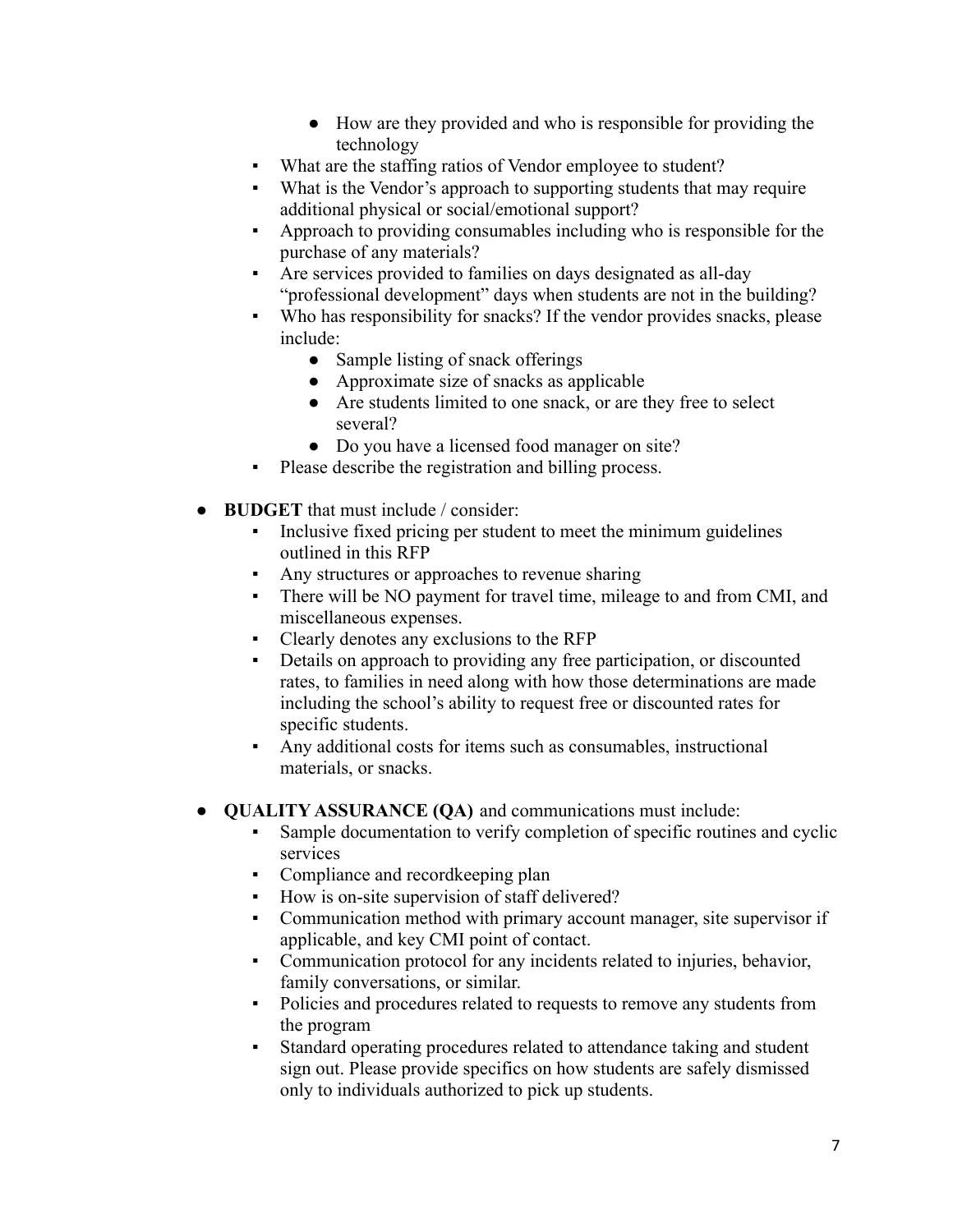- There is a possibility that staff members employed by CMI may want to seek employment with the Vendor for before and aftercare services. Please describe how you would communicate with CMI regarding performance issues with staff also employed by CMI.
- Overview of training:
	- What training is provided to new employees
	- What ongoing training or professional development programs are delivered to Vendor's employees
- **STAFFING**
	- Please provide an overview of the benefits your employees receive to include
		- Vacation policy
		- Sick leave policy
		- Approach to offering health insurance
		- Range for hourly employee pay. CMI is committed to ensuring our employees and vendor's employees receive a fair, livable wage.
		- Approach to offering any other benefits such as a 401k savings plan, educational support, etc.
- **ADDITIONAL SERVICES** addressing exclusions and additional services must include:
	- If applicable, a description of any additional services or provisions that will be provided at cost by the bidder above the minimum standards outlined in this RFP and Addendum A, which would enhance the education environment.
	- Any exclusions should be clearly stated along with a proposed rate to add such exclusions. Note that additional administrative time, travel time to CMI, etc. are not billable expenses

## **● MISCELLANEOUS BUSINESS INFORMATION**

- Organization chart of the company/staffing model
- Whether your company is a small business, based in DC, or a Certified Business Enterprise;
- **•** Three references;
- Proof of liability insurance.
- Proposal must be signed by an officer of the contractor who is a legally authorized agent to enter into a contract.

## 3. Submissions:

- All questions should be submitted to Heather Hesslink at heather.hesslink@creativemindspcs.org.
- All bid proposals will be accepted until **12:00 PM on June 1, 2022**.
- Interested vendors will respond to the advertised Notice of RFP via email at heather.hesslink@creativemindspcs.org.
- Complete RFP details can be found at https://www.creativemindspcs.org/requests-for-proposal.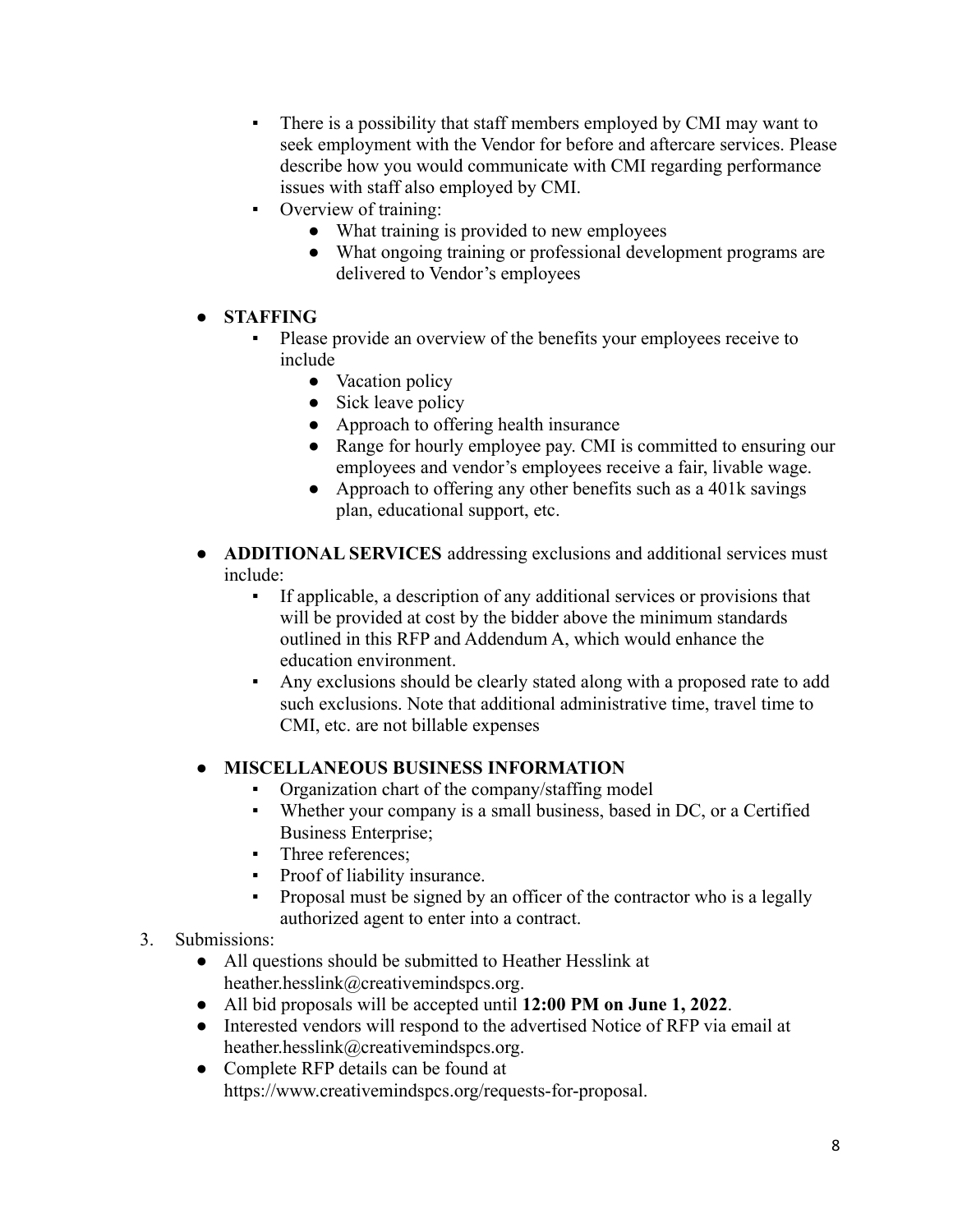- Any proposal received after **12:01 PM on June 1, 2022** is deemed non-responsive and will not be considered.
- Proposals will not be accepted by oral communications, telephone, telegraphic transmission, or fax.
- All costs attributable to the preparation of a proposal or any presentation required to supplement or clarify the proposal are borne by the contractor.
- CMI will rank the proposals in terms of meeting the requirements of this RFP. Additional information may be sought from the contractor during the evaluation period.
- All proposals will remain valid for a minimum period of 90 days subsequent to the RFP closing date.

Reservation of Rights

- 1. Any proposal not providing the required information or not conforming to the format specified in this RFP may be disqualified.
- 2. CMI reserves the right at its sole and absolute discretion (for this provision and all other provisions contained in this RFP), to:
	- Accept or reject, in whole or in part, any or all proposals with or without cause;
	- Waive any irregularity or informality in the RFP process or any proposal;
	- Make corrections or amendments due to errors identified in proposals by CMI or the bidder;
	- Modify and/or amend the final contract in negotiation with the contractor;
	- Select one or more bidders to perform the services;
	- Only make renewals via written agreement between CMI and the vendor.

Document Interpretation

1. In the event of any conflict of interpretation of any part of this overall document, the interpretation shall be governed by the laws of the District of Columbia.

Hold Harmless Agreement

- 1. The successful bidder(s), its agents, employees (paid or volunteer), directors and/or assigns shall indemnify, hold harmless, and defend CMI, its directors, officers, and employees (paid or volunteer) from and against any and all claims, demands, causes of action of whatever kind or nature arising out of error, omission, misrepresentation, negligent act, conduct or misconduct of the bidder and its agents, employees (paid or volunteer), directors and/or assigns in the indemnification shall also include reasonable attorneys' fees, court costs, and expenses.
- 2. The vendor will comply with all applicable federal, state, and local laws, rules, ordinances, policies, regulations, licensing, and permitting requirements, and will indemnify, defend, and hold CMI harmless from any liability for failure to comply.

Inspections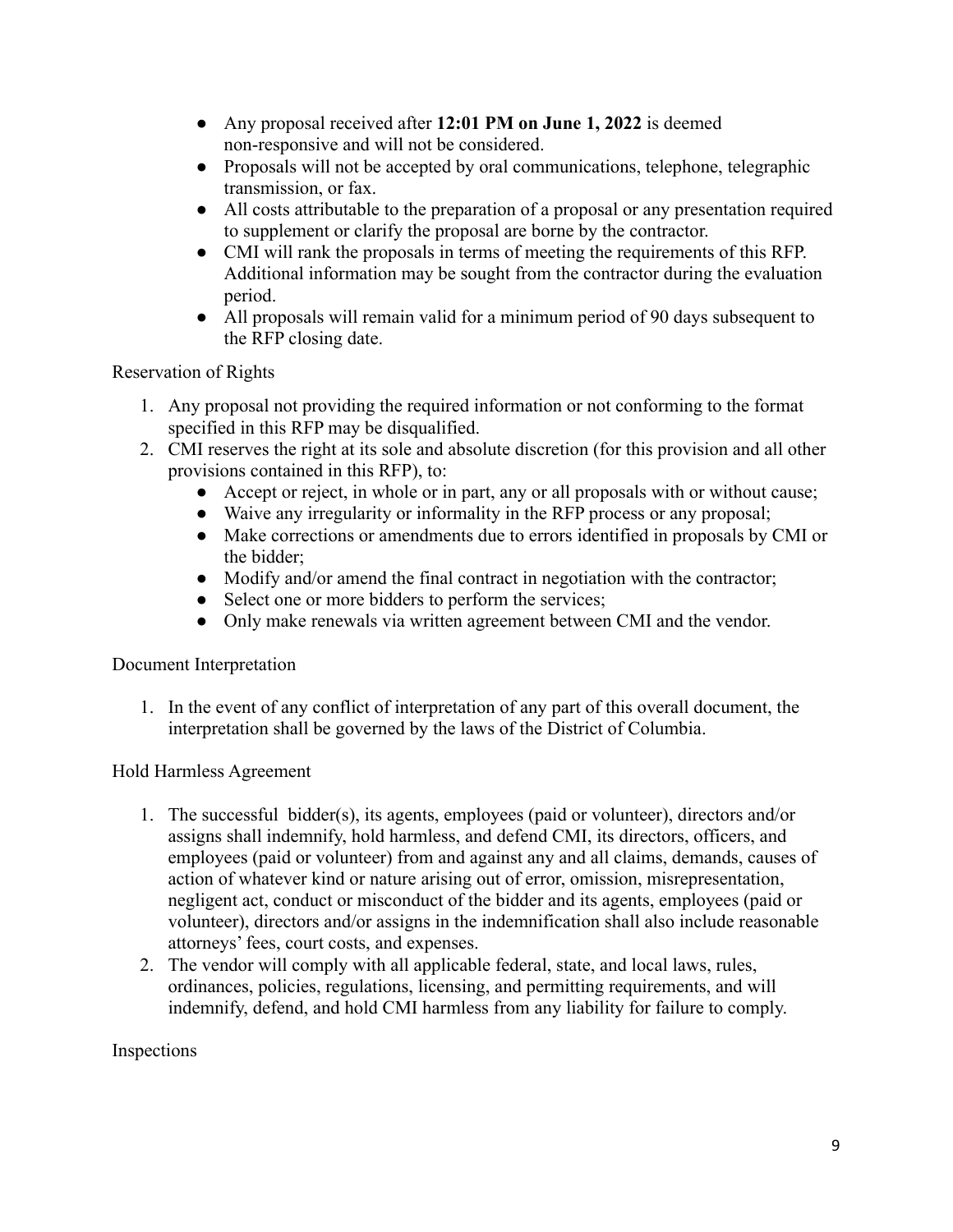1. CMI reserves the right to inspect any item(s) or service location for compliance with specifications, requirements, and the needs of CMI. If a bidder cannot furnish a sample of the proposed item, where applicable, for review, or fails to satisfactorily show an ability to perform, CMI can reject the proposal as inadequate.

## Invoice and Payments

- 1. The bidder(s) who is awarded the contract is required to send all invoices to [invoice@creativemindspcs.anybill.com.](mailto:invoice@creativemindspcs.anybill.com)
- 2. Invoices shall be provided within 30 days of providing goods and/or services to CMI or according to the terms in the executed contract.
- 3. CMI will pay invoices on net-30 days.
- 4. CMI is exempt from federal, state and local taxes. In the event that taxes are imposed on the goods or services purchased, CMI will not be responsible for payment of the taxes. The bidder awarded the contract shall absorb the taxes entirely. Certificates of exemption will be furnished upon written request to CMI.
- 5. If CMI makes the payment within fourteen (14) days from receipt of the invoice, a three percent (3%) credit of the invoiced amount will be credited to the next invoice. There is no credit or penalty if this payment is not received in this window.

# **Transition**

1. If an executed contract with the bidder terminates for any reason, CMI reserves the right to have a transition period to a new provider. During this transition period, CMI will pay for these goods and/or services to the provider at the negotiated rate(s) in existence at that time. CMI further reserves the right to establish the length of the transition period and communicate this transition period to the provider; however, such transition period shall not exceed 120 days.

## Warranties and Associations

- 1. Bidder(s) shall furnish all data pertinent to warranties or guarantees that may apply to items in the proposal. Bidder(s) may not limit or exclude any implied warranties.
- 2. Bidder(s) may not use the CMI official logo(s), or any phrase associated with CMI, without written permission from CMI.

Exceptions, Alternations, Additions, or Modifications

1. If any exceptions, alterations, additions, or modifications are submitted by the bidder to any portion of this RFP, the bidder must clearly indicate the exceptions, alterations, additions and modifications and include a full explanation as a separate attachment to the proposal. The failure to identify exceptions, alterations, or modifications will constitute acceptance by the bidder of the RFP as proposed by CMI. CMI reserves the right to reject a proposal containing exceptions, alterations, additions, or modifications.

Proposal Preparation Costs and Document Retention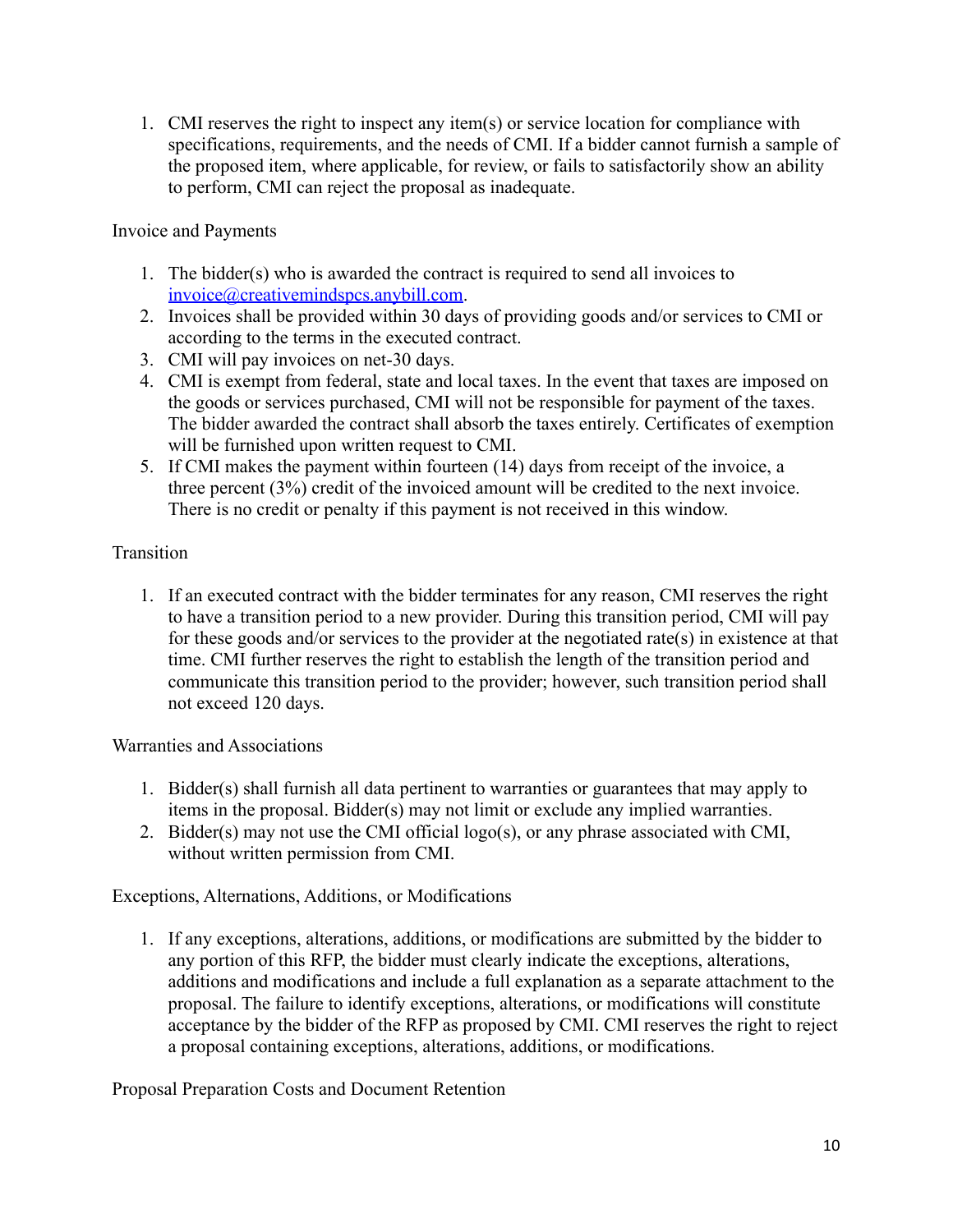- 1. All costs related to the preparation and submission of this proposal shall be paid by the bidder. Issuance of this RFP does not commit CMI, in any way, to pay any costs in the preparation and submission of the proposal, nor does the issuance of the RFP obligate CMI to award a contract or purchase any goods and services stated in the RFP.
- 2. All proposed materials and supporting documentation that are submitted in response to this proposal become permanent property of CMI.

## Evaluation and Award

- 1. This RFP in no manner obligates CMI to the eventual rental, lease, and purchase, etc. of any equipment or service described, implied or which may be proposed, until confirmed by a written contract. Progress toward this end is solely at the discretion of CMI and may be terminated at any time prior to the signing of the contract. CMI may initiate discussions with supplier personnel authorized to contractually obligate the supplier. Discussions will develop into negotiating sessions with the successful bidder(s).
- 2. If CMI is unable to agree to contract terms, CMI reserves the right to terminate contract negotiations with a bidder and initiate negotiations with another bidder. CMI reserves the right to select services and products from any number of bidders if in its sole discretion, it is in the best interest of CMI to do so. Evaluation will consider the proposal(s) best meeting the needs and requirements of CMI and such evaluation and determination of best value shall be solely at the discretion of CMI.
- 3. Purchase price is not the only criteria that will be used in the evaluation process. Additional factors include:
	- Price  $(45%)$
	- Management plan  $(25%)$
	- Experience  $(15\%)$
	- Quality of proposal and fit with Creative Minds' community and mission (8%)
	- Company details and references  $(5\%)$
	- Company mission, DC based business, and minority-owned business (2%)
- 4. CMI reserves the right to award the contract to one or more of the bidders at its sole discretion.

Non-performance by bidder/contractor

- 1. Performance, before and during the contract term, will be a major consideration of current contract award, renewals, and future award considerations. Failure to perform, in any sense relative to this contract, may result in the probation and/or termination of this agreement by CMI on the basis of nonperformance.
- 2. Nonperformance shall be determined as follows:
	- Failure to meet and maintain all qualifications required in this RFP;
	- Failure to keep and maintain all required insurance coverage;
	- Failure to meet required operating performance standards in the time period required and consistent with workmanlike and professional manner. Workmanlike manner means work that is "completed in a skillful manner and is non-defective";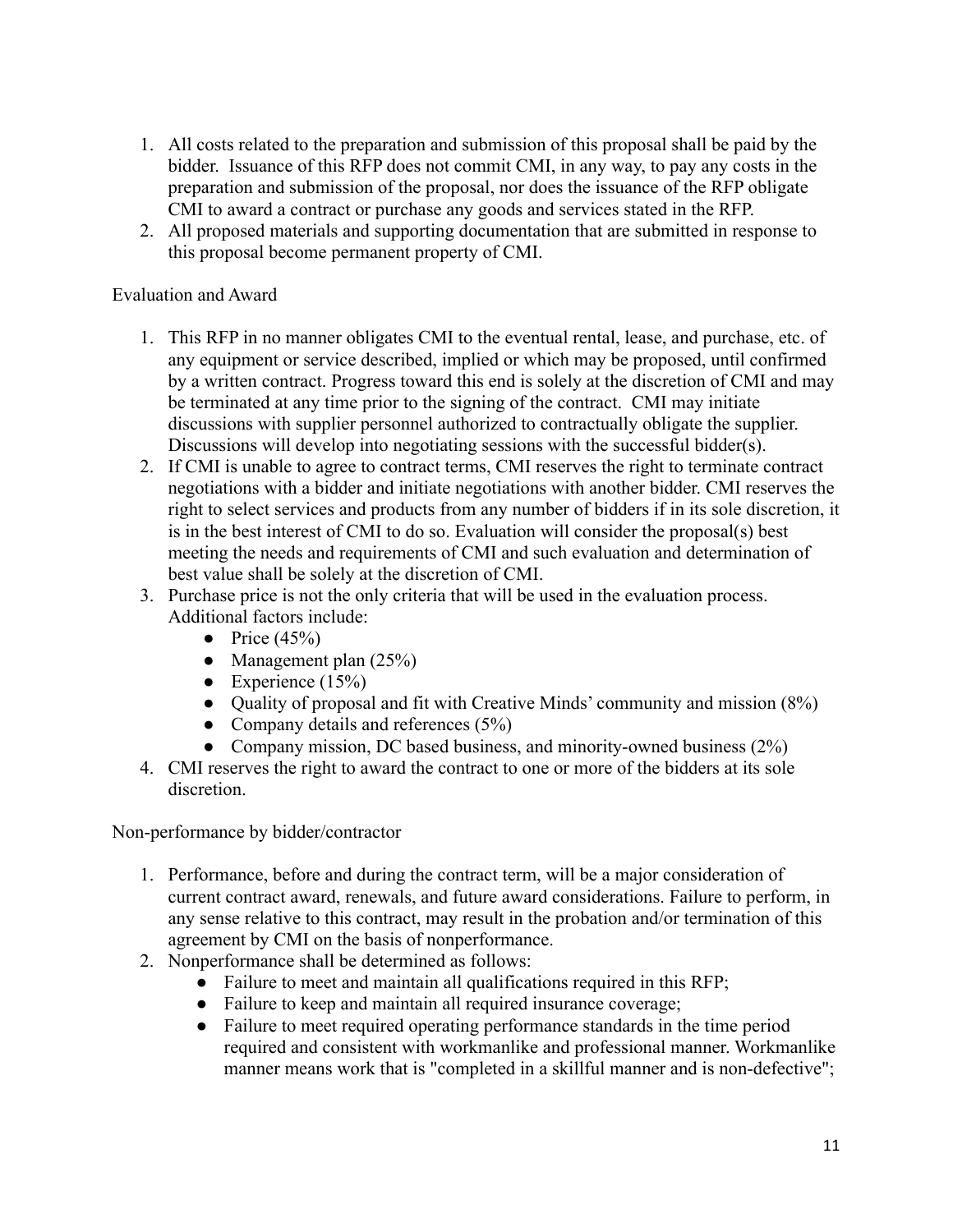$\bullet$  Failure to rectify deficiencies within thirty (30) days of written notification of such deficiency, or such shorter period of time as set forth in the Contract **Documents** 

Licensing and Insurance

- 1. All bidders must supply evidence of appropriate licenses and certifications that apply to this contract and the ability to conduct business in Washington DC.
- 2. All bidders must provide evidence of insurance or insurability. Contractor shall maintain at its own expense throughout the life of this Agreement, the following insurance with insurers reasonably acceptable to CMI. The successful bidder must provide written notice to CMI at least thirty (30) days prior to the cancellation, non-renewal, or material modification of any policies as evidenced by return receipt of United States certified mail.
	- Workers' Compensation Insurance in the greater sum of (1) the insurance currently maintained by the Contractor, (2) any amounts and scope required by statute or other governing law, or (3) the following: (i) bodily injury by accident - \$100,000 each accident; (ii) bodily injury by disease - \$500,000 policy limit; or bodily injury by disease - \$100,000 each employee.
	- Commercial General Liability Insurance on an occurrence basis in an amount equal to the greater of (1) the insurance currently maintained by the Contractor or (2) \$2,000,000 each occurrence; and such insurance shall include the following coverage; (i) completed operations coverage, (ii) contractual liability coverage, (iii) personal injury coverage, (iv) an endorsement naming CMI, as an additional insured, and (v) an endorsement providing that such insurance as is afforded under Contractor's policy is primary insurance in respect to the additional insureds. NOTE: The additional insured endorsement required herein shall be an ISO Form B (CG 2010 85) or equivalent.
	- Professional insurance (Errors and Omissions) in the same amount as the Commercial General Liability Insurance stated in (B)
	- 2. No endorsement limiting or excluding a required coverage is permitted. In addition to securing the above insurance policies, Contractor shall also require all of its subcontractors to maintain the same types of insurance required of Contractor under this Contract, and, in connection with the subcontractors' commercial general liability insurance policies, Contractor shall also require its subcontractors to provide endorsements (i) naming CMI as an additional insured, and (ii) providing that such insurance as is afforded under the subcontractor's policy is primary insurance as it pertains to the additional insured.
- 3. No endorsement limiting or excluding a required coverage is permitted. In addition to securing the above insurance policies, Contractor shall also require all of its subcontractors to maintain the same types of insurance required of Contractor under this Contract, and, in connection with the subcontractors' commercial general liability insurance policies, Contractor shall also require its subcontractors to provide endorsements (i) naming CMI as an additional insured, and (ii) providing that such insurance as is afforded under the subcontractor's policy is primary insurance as it pertains to the additional insured.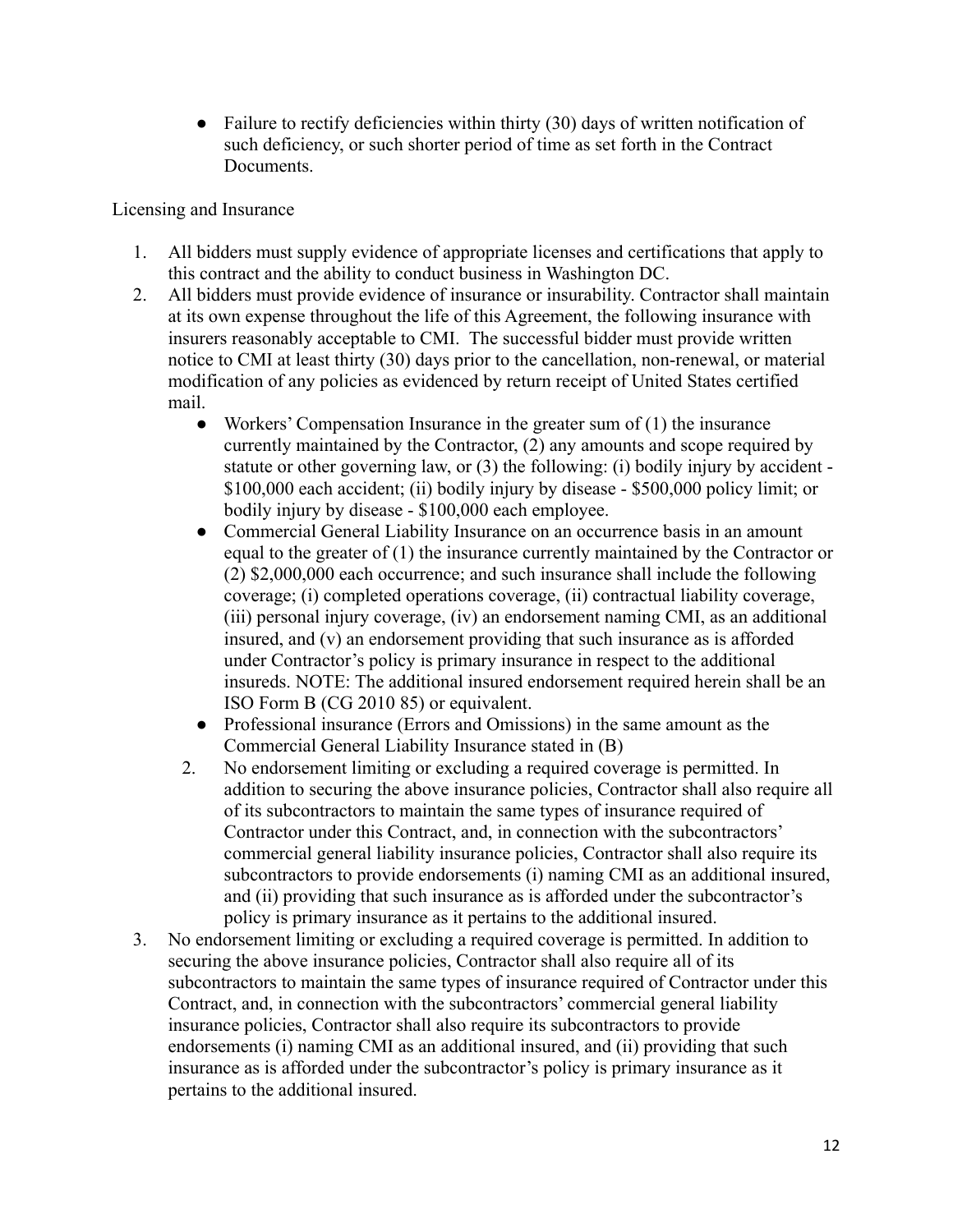# Conflict of Interest

1. The prospective bidder, its agents, employees, directors and/or assigns, shall disclose any financial, business or other relationship with CMI that may have an impact upon the outcome of this contract or potential future of the CMI projects resulting from this effort. The prospective bidder, its agents, employees, directors and/or assigns shall also list current clients who may have a financial interest in the outcome of this contract or CMI projects that will follow. In particular, the prospective bidder its agents, employees, directors and/or assigns shall disclose any financial interest or relationship with any company that might submit a bid on the CMI projects.

# Non-discrimination

1. The selected bidder(s) shall comply, and shall require its agents, employees, directors and/or assigns to comply, with all applicable federal, state, and local laws, ordinances, rules, and regulations in regard to nondiscrimination in employment because of race, creed, color, ancestry, national origin, religion, sex, marital status, age, medical condition, pregnancy, disability, or any other prohibited basis.

# Bid

# *Your signature attests:*

- *● That you are authorized to sign on behalf of your organization;*
- *● Your proposal to provide the goods and/or services is in accordance to the published provisions of this Request for Proposal unless modifications or alterations are clearly noted in your proposal submission*;
- *● This submission of a response shall be prima facie evidence that your organization has full knowledge of the scope, nature, quantity, and quality of work to be performed, the detailed requirements of the project, and the conditions under which the work is to be performed;*
- *● Your organization is not listed on the [US Excluded](https://sam.gov/SAM/) Parties List or the [DC Excluded](https://ocp.dc.gov/page/excluded-parties-list) [Parties List](https://ocp.dc.gov/page/excluded-parties-list);*
- *● Your company will comply with the [Omnibus Act of 2018](https://osse.dc.gov/page/school-safety-omnibus-amendment-act-2018-ssoaa);*
- *● That your proposal has not violated the antitrust laws of this state, Business & Commerce Code, or the federal antitrust laws, and has not communicated directly or indirectly the proposal made to any competitor or any other person engaged in such line of business. Any or all proposals may be rejected if CMI believes that collusion exists among the proposers. Proposals in which the prices are obviously unbalanced may be rejected.*

SIGNED:

TITLE: FULL NAME: (Please Print) \_\_\_\_\_\_\_\_\_\_\_\_\_\_\_\_\_\_\_\_\_\_\_\_\_\_\_\_\_\_\_\_\_\_\_\_\_\_\_\_\_\_

COMPANY NAME: \_\_\_\_\_\_\_\_\_\_\_\_\_\_\_\_\_\_\_\_\_\_\_\_\_\_\_\_\_\_\_\_\_\_\_\_\_\_\_\_\_\_